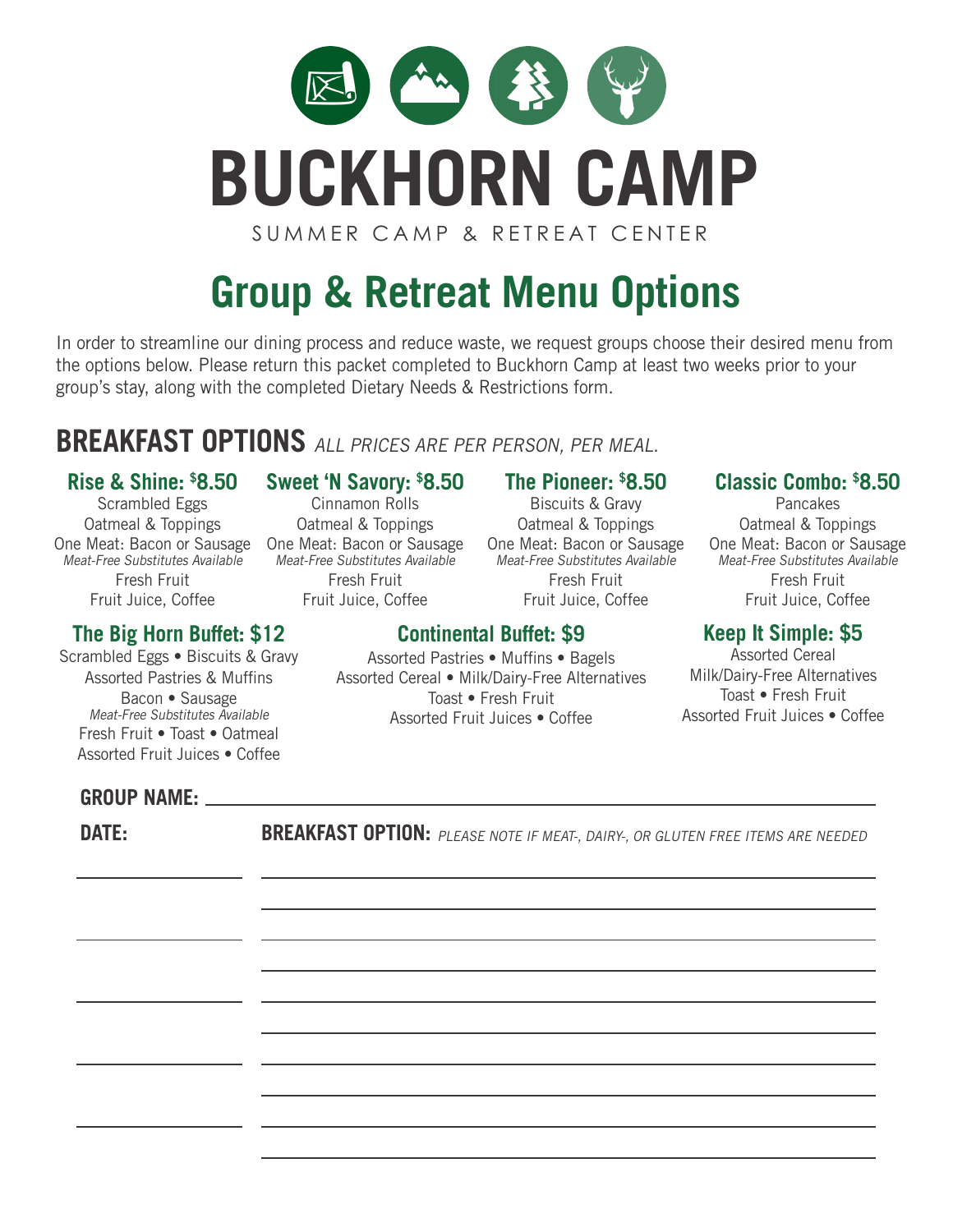

# **LUNCH OPTIONS** ALL PRICES ARE PER PERSON, PER MEAL.

#### **Sandwich & Sides: \$ 9**

Ham and/or Turkey • Cheese Meat-Free Substitutes Available Dairy Free Cheese Available Sandwich Rolls Hearty Salad Bar Chips or Potato Salad

# **Chicken Salad & Sides: \$ 9**

Chicken Salad on Croissant Rolls Fresh Seasonal Fruit Hearty Salad Bar Chips or Potato Salad

#### **Grilled Cheese & Soup: \$ 9.50**

Grilled Cheese Sandwiches House-Made Tomato or Minestrone Hearty Salad Bar

#### **The Southern: \$ 9.50**

Chicken Tenders Mashed Potatoes • Gravy Green Beans • Rolls Hearty Salad Bar

#### **The Fiesta: \$ 9.50**

Tortilla Chips with the following toppings: Ground Beef • Fajita Chicken Shredded Lettuce • Nacho Cheese • Olives Shredded Cheese • Jalapeños • Sour Cream Hearty Salad Bar

#### **Our Hearty Salad Bar**

The Buckhorn salad bar does not disappoint! We provide fresh leafy greens with a variety of toppings including: cherry tomatoes, craisins, chickpeas, black olives, bacon bits, & seasonal veggies. This salad bar is available at every lunch and dinner and is included in the listed price of each meal.

**DATE: LUNCH OPTION:** PLEASE NOTE IF MEAT-, DAIRY-, OR GLUTEN FREE ITEMS ARE NEEDED